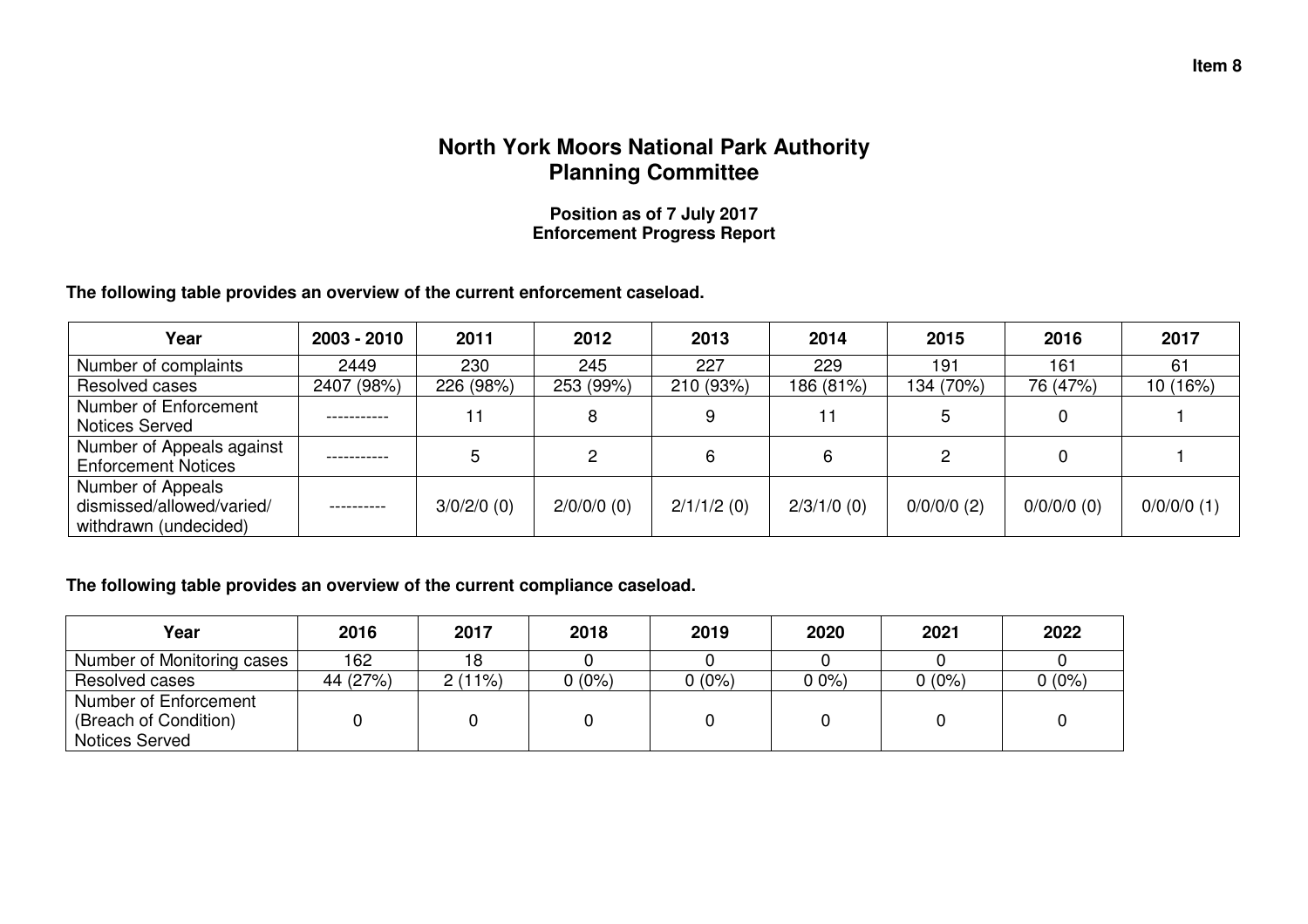**The following table provides an overview of the significant enforcement cases.** 

| <b>Site</b>                                    | <b>File No</b> | <b>Breach</b>                                                                | <b>Compliance Date</b> | <b>Current Action</b>                                                                                                                                                                                                                                                                                                                                                                                                              |
|------------------------------------------------|----------------|------------------------------------------------------------------------------|------------------------|------------------------------------------------------------------------------------------------------------------------------------------------------------------------------------------------------------------------------------------------------------------------------------------------------------------------------------------------------------------------------------------------------------------------------------|
| Land at Saltersgate Inn,<br>Saltergate         | 02/2014        | <b>Untidy Site</b>                                                           | 16 November 2014       | The Section 215 Notice remains<br>unresolved however the property went<br>to auction on 26 May 2016 and has<br>been sold. A scheme was submitted<br>through pre-app and subsequently<br>referred to CABE to be assessed in<br>terms of its design. The applicants are<br>now working up a revised scheme for<br>submission.                                                                                                        |
| Old School, Back Lane,<br><b>Thornton Dale</b> | 10/2014        | Change of Use of Dr's Surgery<br>and Car Park to<br>Salvage/Reclamation Yard | 15 February 2015       | The land owner/occupier has served a<br>Notice of Eviction upon the tenant and<br>is now awaiting the notice to come into<br>effect before proceeding with the<br>actions required to comply with the<br>steps of the Notice, namely the<br>clearance of the land within the site<br>and the clearance of all items within<br>the building. It is understood that this<br>notice will be complied with in the very<br>near future. |
| Kingthorpe House, Pickering                    | 4/2015         | Unauthorised works and<br>alterations to Grade II Listed<br><b>Building</b>  | 14 August 2015         | The Enforcement Notice has been<br>withdrawn and a separate S106<br>agreement has signed and issued<br>obligating the landowners to practical<br>completion of the works in the Listed<br>Building application within a 12 month<br>timeframe. Work is to commence in<br>October 2017.                                                                                                                                             |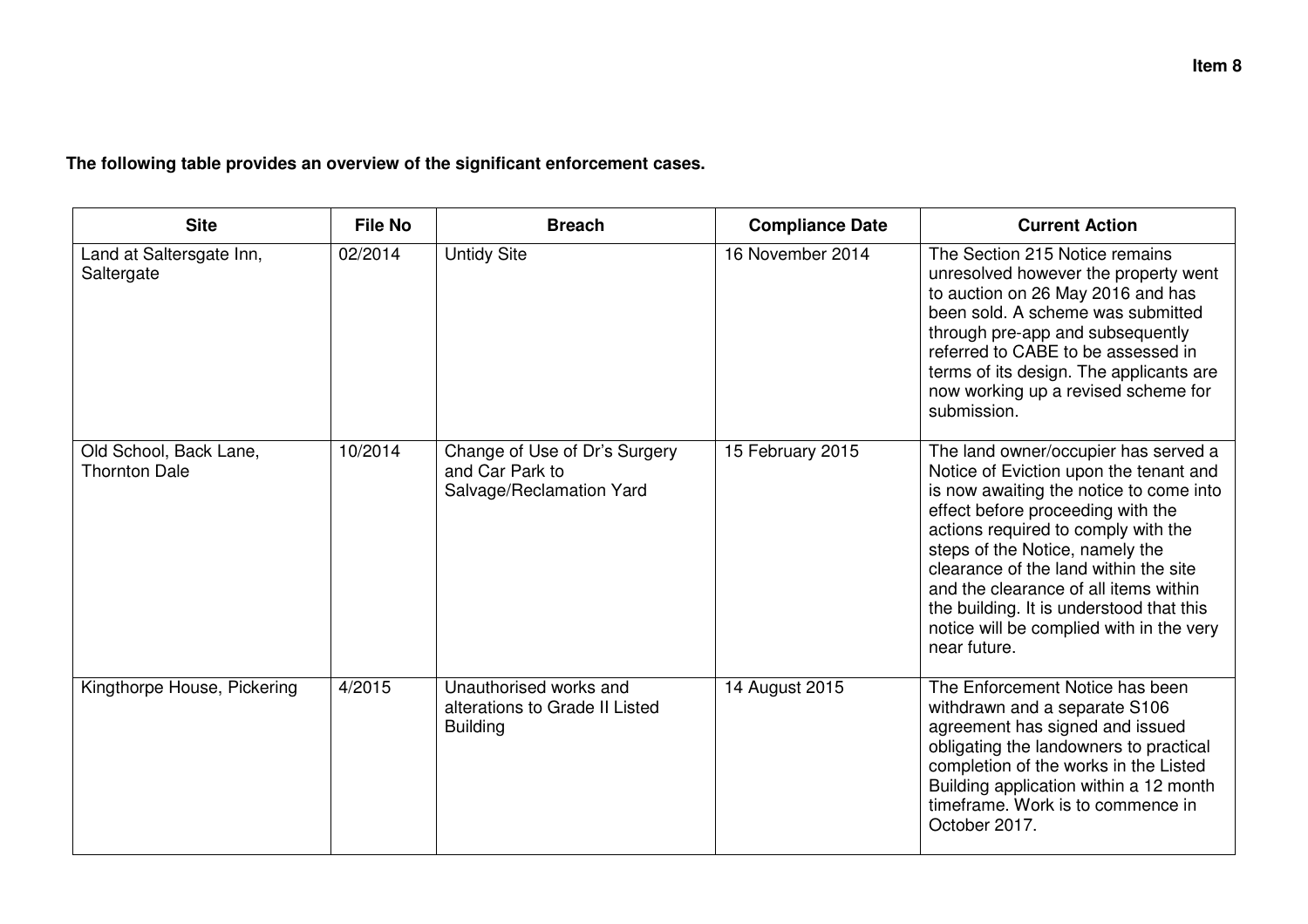| <b>Site</b>                | <b>File No</b> | <b>Breach</b>                | <b>Compliance Date</b> | <b>Current Action</b>                                                                                                                                                                                                                                                                                                                                            |
|----------------------------|----------------|------------------------------|------------------------|------------------------------------------------------------------------------------------------------------------------------------------------------------------------------------------------------------------------------------------------------------------------------------------------------------------------------------------------------------------|
| Ayton House, Hawsker       | 5/2014         | Untidy condition of land     | 24 October 2015        | Section 215 Notice has been issued<br>and not appealed. The land owners<br>have not complied. The land owners<br>have commenced compliance with the<br>steps of the Notice.<br>To date the land outside of the site has<br>been cleared and is currently being<br>used temporarily to store the skips<br>being used in the clearance of the rest<br>of the site. |
| The Studio Robin Hoods Bay | 3/2017         | Installation of uPVC Windows | 20/03/2018             | An enforcement notice has been<br>issued in respect of the unauthorised<br>installation of uPVC windows within the<br>elevations of a dwelling within the<br>Robin Hoods Bay conservation area.<br>The property also forms the part of the<br>setting of the neighbouring listed<br>buildings. The land owner has<br>submitted an appeal.                        |